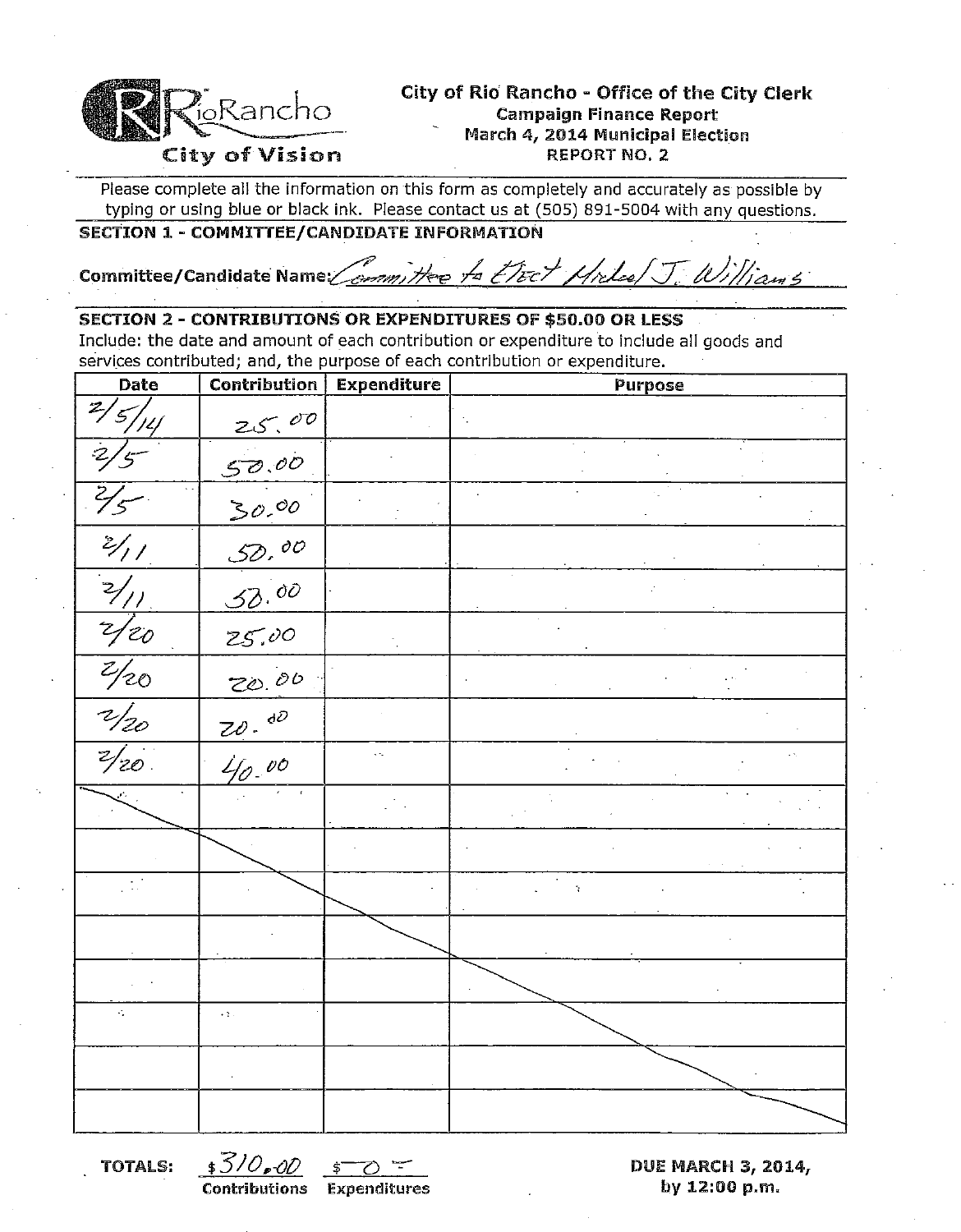CITY OF RIO RANCHO - CAMPAIGN FINANCE REPORT NO. 2<br>PAGE 2 - Committee Names And Here To Het Hiclare (J.William St. 2007) Include: the name and address of the person or entity from whom any cumulative contribution or expenditure of more than \$50.00 was received or made; the date and amount of each contribution or expenditure to include all goods and services contributed; and, the purpose of each contribution or expenditure.

| Date           | <b>Contribution Expenditure</b> |                            | Name/Address                                         | <b>Purpose</b>                             |
|----------------|---------------------------------|----------------------------|------------------------------------------------------|--------------------------------------------|
| ?/z            |                                 |                            | Michael Kitt                                         |                                            |
| $\mathcal{L}$  | <u>100. <sup>00</sup></u>       |                            | <u>4.5. Bex 15963 RR87)74</u>                        |                                            |
| 2/5            |                                 |                            | EDWARD Bligh                                         |                                            |
|                | 00,00                           |                            | 500 Nicklaus 1987124                                 |                                            |
| $\frac{2}{5}$  |                                 |                            | Joe Capone                                           |                                            |
|                | 300,00                          |                            | 3896 Bay Hill 4 87124                                |                                            |
| $\frac{2}{5}$  |                                 |                            | JD Carrell                                           |                                            |
|                | 350.00                          |                            | 3204 <u>Chendial N. 87134</u><br>Tš! T3 Chirefractic |                                            |
| $2/5^{-}$      |                                 |                            |                                                      |                                            |
|                | $300^{\circ}$                   |                            | 1400 Brotocalp 87124                                 |                                            |
| 2/5            |                                 |                            | DON Leonard                                          |                                            |
|                | 100.00                          |                            | 1201 Lomas ABO 87102                                 |                                            |
| $\frac{2}{5}$  |                                 |                            | Patrice Gabriel                                      |                                            |
|                | /50.00                          |                            | 125 W.Lupra 5787505<br>51275                         |                                            |
| 2/10           |                                 |                            |                                                      |                                            |
|                |                                 |                            | 282.67 210 ENTERAISE M87124                          | <u>Postage</u>                             |
| 2/11           |                                 |                            |                                                      |                                            |
|                | 150.00                          |                            | (100(e) Nowbrook 87114                               |                                            |
| $Z'_{\ell}$    |                                 |                            | First-Impressions                                    |                                            |
|                |                                 |                            | $5941.923406$ mord ASD 87107                         | <u>Maslers</u>                             |
| 2/g            | 200.00                          |                            |                                                      |                                            |
|                |                                 |                            | 2151 Riverstoge 87144<br>Don Leonard                 |                                            |
| $\frac{2}{20}$ |                                 |                            |                                                      |                                            |
|                | 100.00                          |                            | 20) Lomas Alba Brock                                 |                                            |
| $\frac{2}{20}$ |                                 |                            |                                                      |                                            |
|                | 100.00                          |                            | <u>2600, Saltillo RR 87144</u>                       |                                            |
| $\frac{2}{26}$ |                                 |                            | Gary TomADA                                          |                                            |
|                | $100 - 00$                      |                            | 6720 RAGON 87144                                     |                                            |
| 3/2/14         |                                 | 3045.85 3045.85            | The# Browne                                          |                                            |
|                |                                 |                            |                                                      | 10110 Snowheights 8109 IN KinD AD          |
|                |                                 |                            |                                                      |                                            |
|                |                                 |                            |                                                      |                                            |
|                |                                 |                            |                                                      |                                            |
|                |                                 |                            |                                                      |                                            |
|                |                                 |                            |                                                      |                                            |
|                |                                 |                            |                                                      |                                            |
|                |                                 |                            |                                                      |                                            |
|                |                                 |                            |                                                      |                                            |
|                |                                 |                            |                                                      |                                            |
|                |                                 |                            |                                                      |                                            |
|                |                                 |                            |                                                      |                                            |
|                |                                 |                            |                                                      |                                            |
| TOTALS:        | \$445 F5                        | Contributions Expenditures | \$300.44                                             | <b>DUE MARCH 3, 2014,</b><br>bv 12:00 p.m. |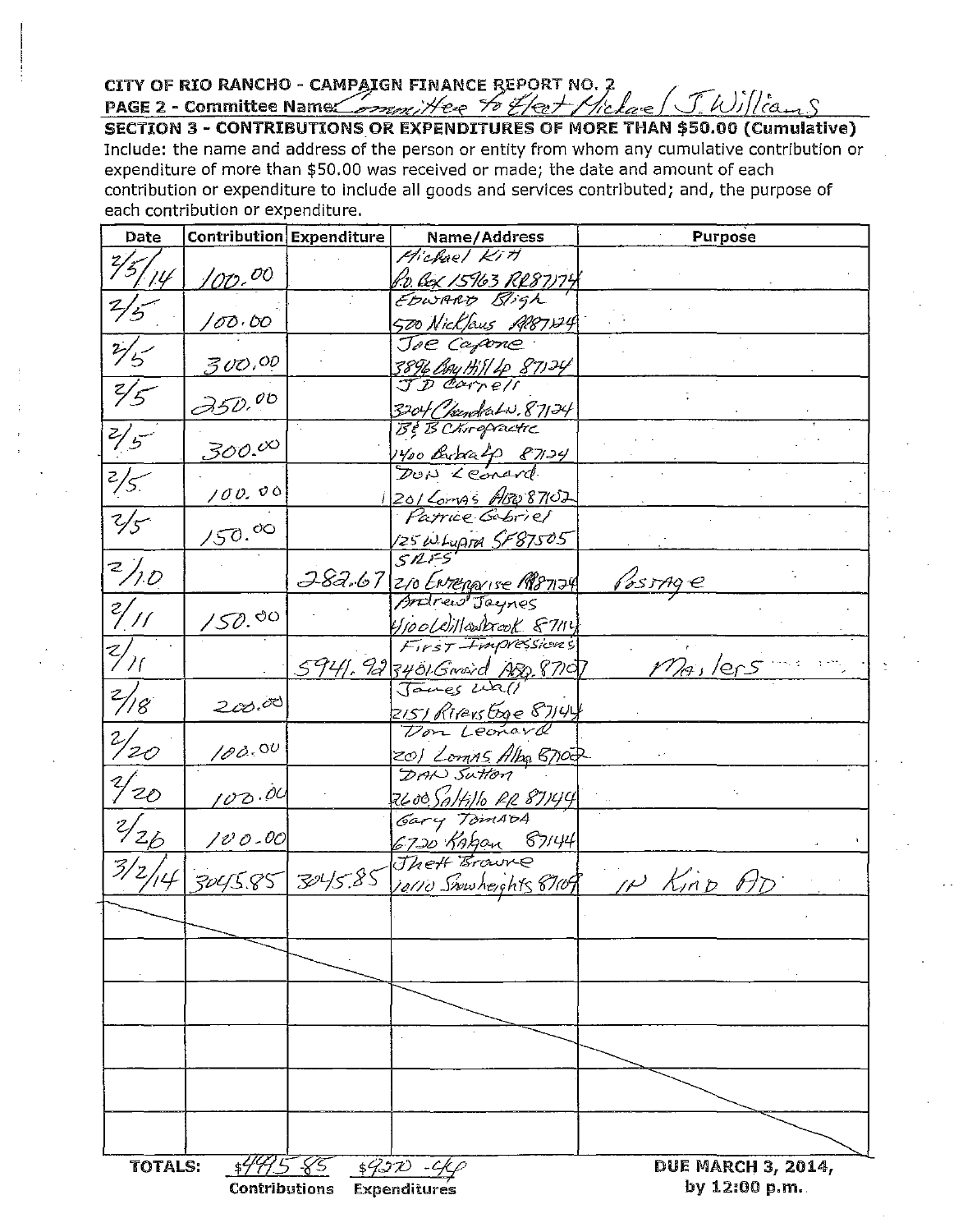### CITY OF RIO RANCHO - CAMPAIGN FINANCE REPORT NO. 2 PAGE<sub>3</sub>

SECTION 4 - TOTALS

| Total Contributions Page 1:         |                                 | $\gg$ $\rho$ $\sim$ $_{\text{cyl}}$ Total Expenditures Page 1: | $1^{\frac{6}{5}} - 6^{\frac{1}{5}}$ |
|-------------------------------------|---------------------------------|----------------------------------------------------------------|-------------------------------------|
| Total Contributions Page 2:         |                                 | \$ < 995 - 85 Total Expenditures Page 2:                       | \$7270.44                           |
| Total Contributions Page 4:         | $\frac{1}{2}$ = 0 $\frac{1}{2}$ | Total Expenditures Page 4:                                     | $=-0$ $-$                           |
| Total Contributions REPORT 2:       |                                 | \$5305 85 Total Expenditures REPORT 2:                         | \$927044                            |
| <b>Total Contributions To Date:</b> |                                 | $\frac{1}{2}$ / 735 - 85 Total Expenditures To Date:           | \$13798.06                          |

DUE MARCH 3, 2014, by 12:00 p.m.

**SECTION 5 - APPROVALS** Committee Name: Committee to Etat Michael S. Williams I, *Michae* J. *Aliliams*<br>Report has been prepared with all reasonable diligence and is true and complete.  $3/104/11/10$ Allaman Morel Subscribed and sworn to me this  $\frac{1}{4}$ of 2014 Stamp/Seal **OFFICIAL SEAL**  $\overline{\overline{\text{ulbic}}}$ Daniel J. Valenzuela  $\frac{O(1 - O(1)) - O(1)}{My \text{ Commission Express}}$ W Commission Expires:  $\sim$ Received in the Office of the City Clerk at  $\frac{10.53}{\sqrt{3}}$  (a.m.) on the  $\frac{4}{\sqrt{4}}$ day of  $\n *Macch*\n$ , 2014 CITY CLERK MAR 4'14 AM10153

Stephen J. Ruger, City Clerk